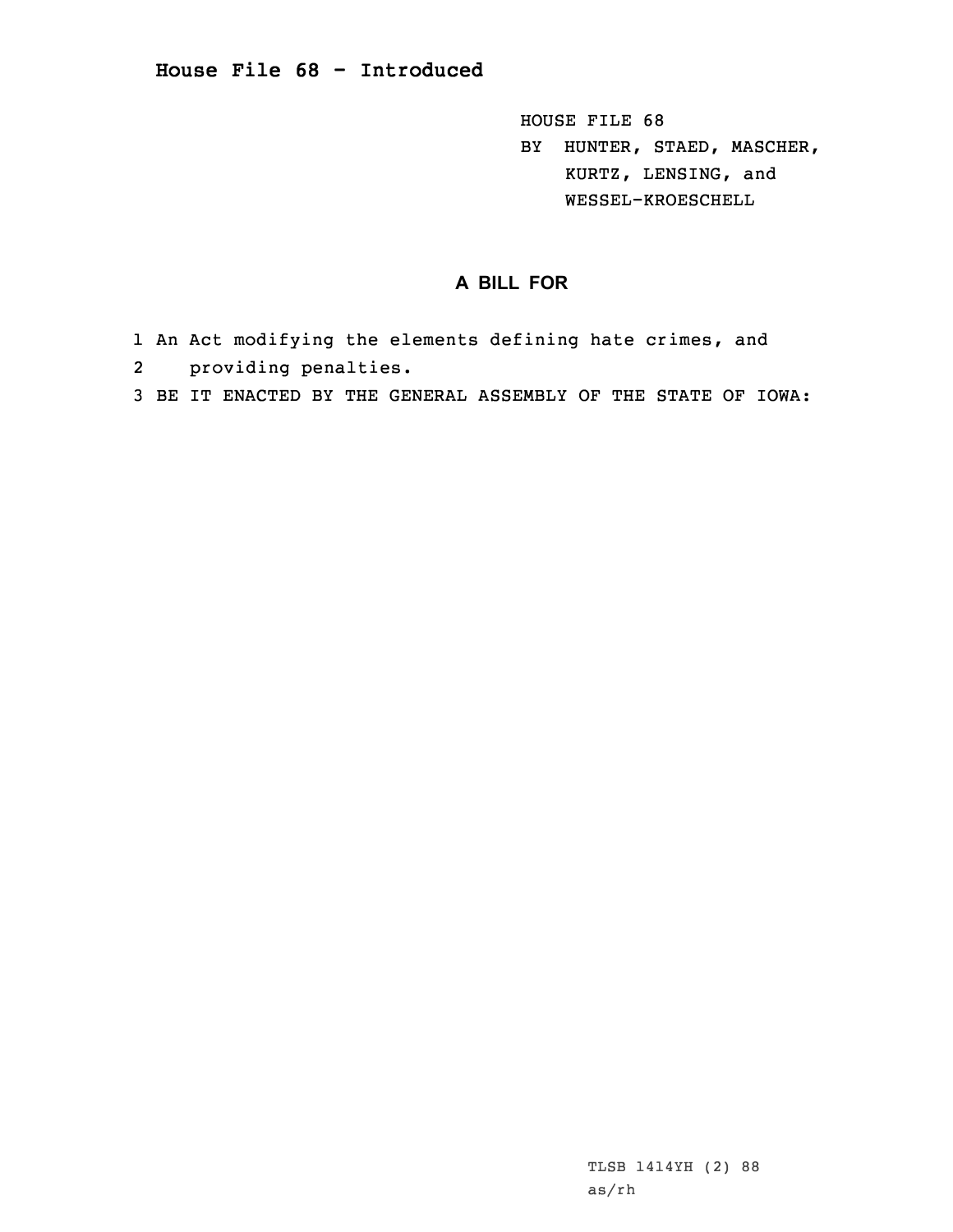1 Section 1. Section 729A.2, Code 2019, is amended to read as 2 follows: **729A.2 Violation of individual rights —— hate crime.** 4 1. As used in this section: *a. "Gender expression"* means actual or perceived gender-related characteristics. *b. "Gender identity"* means <sup>a</sup> gender-related identity of <sup>a</sup> person, regardless of the person's assigned sex at birth. 2. *"Hate crime"* means one of the following public offenses when committed against <sup>a</sup> person or <sup>a</sup> person's property because of the person's race, color, religion, ancestry, national origin, political affiliation, gender identity, gender expression, sex, sexual orientation, age, or disability, or the person's association with <sup>a</sup> person of <sup>a</sup> certain race, color, religion, ancestry, national origin, political affiliation, gender identity, gender expression, sex, sexual orientation, age, or disability: 18 1. a. Assault in violation of individual rights under section 708.2C. 20 2. *b.* Violations of individual rights under [section](https://www.legis.iowa.gov/docs/code/2019/712.9.pdf) 712.9. 21 3. *c.* Criminal mischief in violation of individual rights under [section](https://www.legis.iowa.gov/docs/code/2019/716.6A.pdf) 716.6A. 4. *d.* Trespass in violation of individual rights under section 716.8, subsections 3 and 4. EXPLANATION **The inclusion of this explanation does not constitute agreement with the explanation's substance by the members of the general assembly.** This bill includes additional, alternative elements defining the various offenses labeled as hate crimes. The bill amends Code section 729A.2 by modifying <sup>a</sup> "hate crime" to include offenses committed against <sup>a</sup> person or person's property because of the person's gender identity or gender expression or because of the person's association with <sup>a</sup> person of <sup>a</sup> certain gender identity or gender expression. The bill defines "gender identity" to mean <sup>a</sup> gender-related

-1-

LSB 1414YH (2) 88  $as/rh$   $1/3$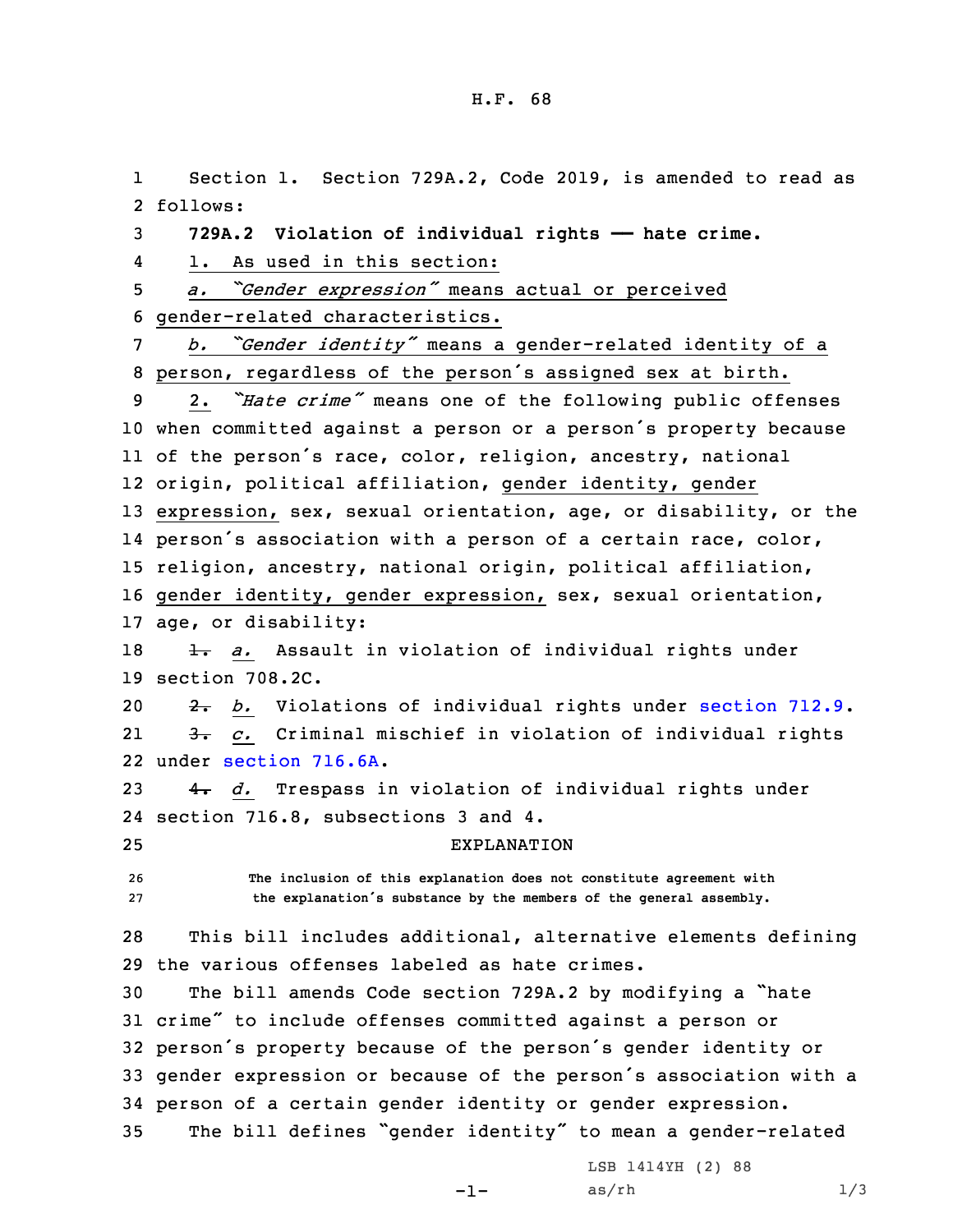1 identity of <sup>a</sup> person, regardless of the person's assigned sex 2 at birth. The bill defines "gender expression" to mean actual 3 or perceived gender-related characteristics.

4 If <sup>a</sup> person commits an offense classified as <sup>a</sup> hate crime under the bill against <sup>a</sup> person or person's property because of the person's gender identity or gender expression or because of the person's association with <sup>a</sup> person of <sup>a</sup> certain gender identity or gender expression, the person commits one of the following criminal offenses: assault in violation of individual rights under Code section 708.2C; violations of individual rights under Code section 712.9; criminal mischief in violation of individual rights under Code section 716.6A; or trespass in violation of individual rights under Code section 716.8(3) and (4).

 The penalty for <sup>a</sup> person who commits <sup>a</sup> hate crime classified as an assault in violation of individual rights under Code section 708.2C ranges from <sup>a</sup> serious misdemeanor to <sup>a</sup> class "D" felony depending on the circumstances of the offense.

 The penalty for <sup>a</sup> person who commits <sup>a</sup> hate crime that is <sup>a</sup> violation of individual rights under Code section 712.9 is reclassified and punished as an offense one degree higher than the underlying offense, resulting in the following punishments: for violations of Code section 712.3 (arson in the second degree) punishable as <sup>a</sup> class "B" felony, 712.4 (arson in the third degree) punishable as <sup>a</sup> class "D" felony, 715.5 (reckless use of fire or explosives) punishable as an aggravated misdemeanor, 712.6 (explosive or incendiary materials or devices) punishable from an aggravated misdemeanor to <sup>a</sup> class "B" felony, 712.7 (false reports) punishable as <sup>a</sup> class "C" felony, or 712.8 (threats) punishable as <sup>a</sup> class "C" felony. The penalty for <sup>a</sup> person who commits <sup>a</sup> hate crime that is criminal mischief in violation of individual rights under Code section 716.6A is reclassified and punished as an offense one degree higher than the underlying offense, resulting in the following punishments: for violations of Code section 716.5

 $-2-$ 

LSB 1414YH (2) 88  $as/rh$  2/3